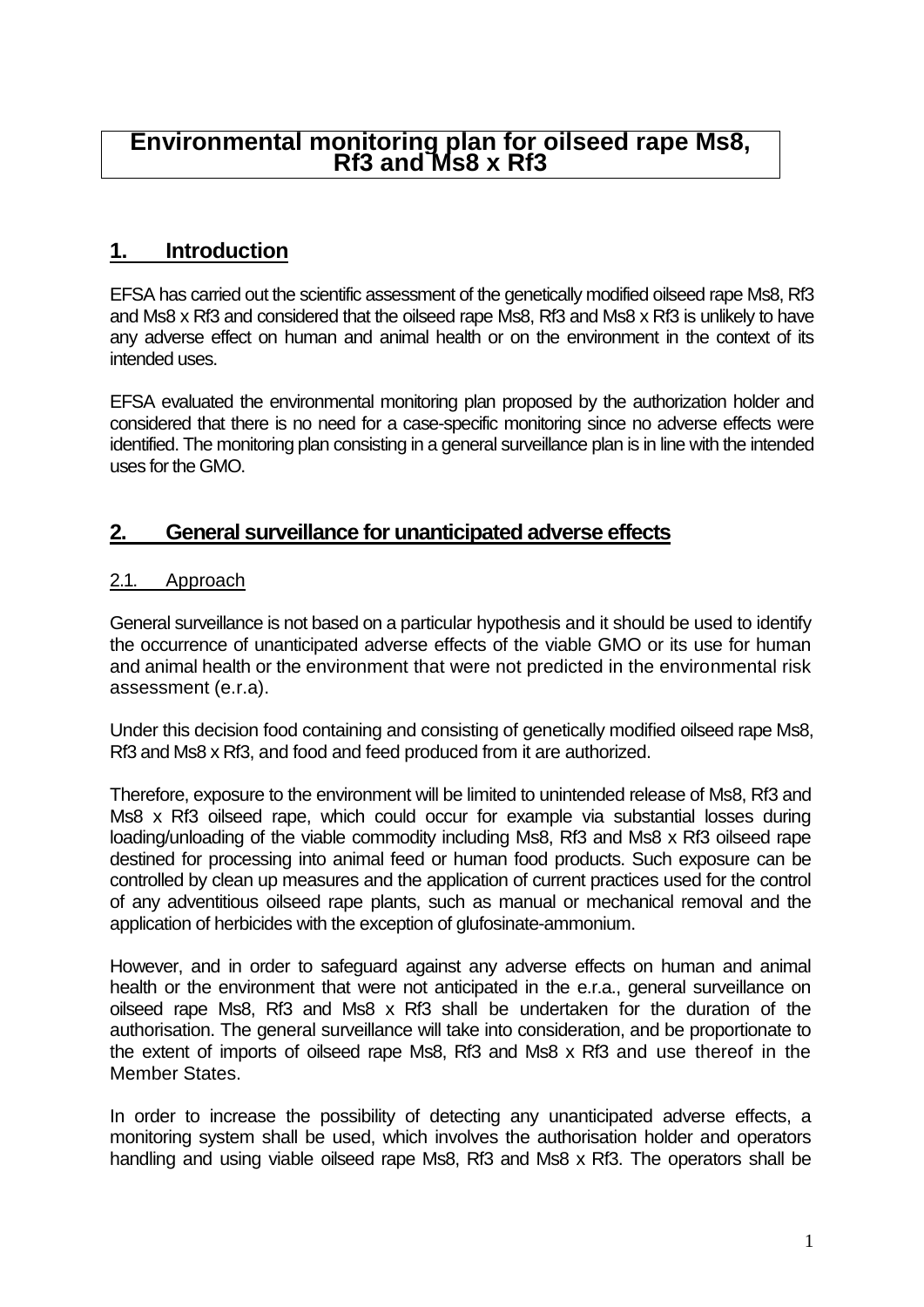provided with guidance to facilitate reporting of any unanticipated adverse effect from handling and use of viable oilseed rape Ms8, Rf3 and Ms8 x Rf3.

A detailed description of the methodology proposed for general surveillance of oilseed rape Ms8, Rf3 and Ms8 x Rf3 is provided in Section 2.6.

#### 2.2. Baselines

Since the intended use of oilseed rape Ms8, Rf3 and Ms8 x Rf3 is the same as that of any other commercial oilseed rape, the procedures for the import, handling and processing of oilseed rape Ms8,Rf3 and Ms8 x Rf3 will be the same and have been considered in the development of the monitoring plan. The baseline and controls for general surveillance will rely on the historical knowledge and experience with non-GM oilseed rape as comparable reference where necessary.

#### 2.3. Time-period

General surveillance of oilseed rape Ms8, Rf3 and Ms8 x Rf3 shall be undertaken for the duration of the authorisation period for oilseed rape Ms8, Rf3 and Ms8 x Rf3 for import and processing.

#### 2.4. Assigning responsibilities

The authorisation holder is responsible for ensuring that the monitoring plan is put in place and properly implemented in accordance with the conditions of the authorisation.

The authorization holder shall be in the position to give evidence to the Commission and the competent authorities of the Member States:

- That the monitoring networks as specified in the monitoring plan collect the information relevant for the monitoring of oilseed rape Ms8,Rf3 and Ms8 x Rf3;
- That the members of these networks have agreed to make available that information to the authorisation holder before the date of the submission of the monitoring report.

The third parties involved in the general surveillance shall report any potential unanticipated adverse effects to the authorisation holder, who shall immediately investigate and inform the European Commission in accordance with Regulation (EC) No 1829/2003, as described in Section 3.

#### 2.5. Existing systems

#### *Primary sources of information*

The authorisation holder is not involved in commodity trade with oilseed rape Ms8, Rf3 and Ms8 x Rf3. The monitoring methodology hence needs to be predominantly based on collaboration with third parties, such as operators involved in the import, handling and processing of viable oilseed rape Ms8,Rf3 and Ms8 x Rf3. They are exposed to the imported viable oilseed rape Ms8,Rf3 and Ms8 x Rf3 and therefore are the best placed to observe and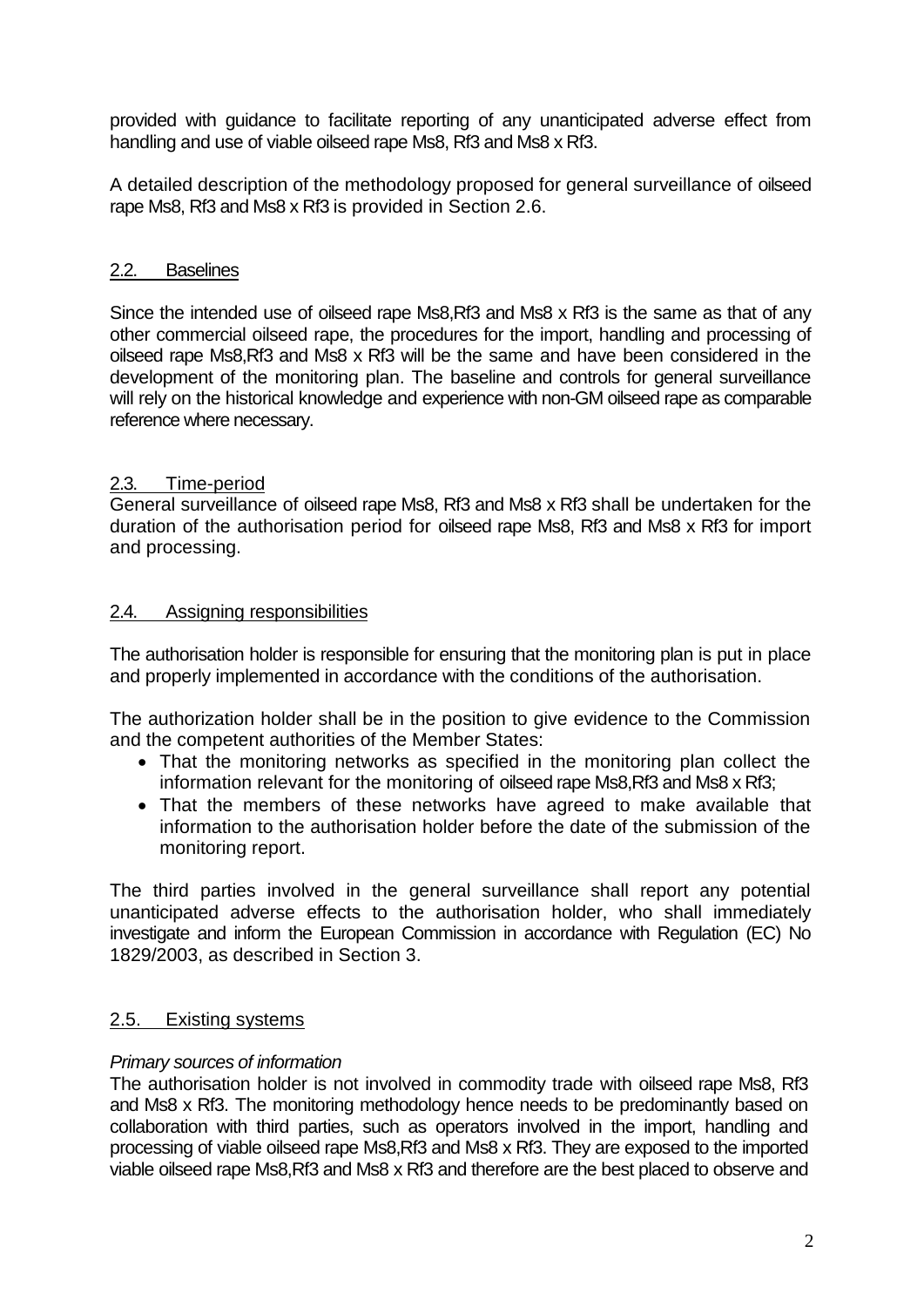report any unanticipated adverse effects in the framework of their routine surveillance of the commodities they handle and use. The routine surveillance is based on the HACCP principles.

Since traders may commingle oilseed rape Ms8, Rf3 and Ms8 x Rf3 with other commercial oilseed rape, including authorised GM oilseed rape, the authorisation holder is working together with other members of the plant biotechnology industry within the European Association of Bioindustries (EuropaBio) and trade associations representing the relevant operators in order to implement a harmonised monitoring methodology.

The following networks are currently involved:

• Importers / Traders

COCERAL is the European association representing the cereals, rice, feedstuffs, oilseeds, oils and fats and agro-supply trade in the European Union. Its members are the national trade organisations that represent collectors, distributors, exporters, importers and agribulk storers of the above mentioned commodities in the majority of Member States. The main importers of cereals and feedstuffs into the EU are members of COCERAL.

Also see[: http://www.coceral.com/cms/beitrag/10010169/227870](http://www.coceral.com/cms/beitrag/10010169/227870)

• Silo Operators

UNISTOCK is the European association representing professional storekeepers for agribulk commodities within the EU. It regroups representatives from 11 Member States and is itself a member of COCERAL. Commodity imports enter the EU by sea and transit through sea-port silos. The main storekeepers managing these silos are members of UNISTOCK.

Also see: <http://www.coceral.com/cms/beitrag/10010260/232602>

• Processors

FEDIOL, the federation of the EU Oil and Protein Meal Industry, represents the interests of the European crushers of oilseeds meals producers and vegetable oils producers/processors. Its members represent 80% of the EU industry and hold 147 oilseeds processing and vegetable oils and fats production facilities across Europe. Also see:<http://www.fediol.be/1/main1.php>

These associations represent the majority of European operators importing, handling and processing viable oilseed rape commodity. They work closely together with a continuous and efficient flow of communication between them, particularly, through the documentation that needs to accompany any shipment containing GMOs in accordance with the labelling and traceability requirements of Regulation (EC) No 1830/2003, and are therefore best placed to observe and report any unanticipated adverse effects.

Other networks consisting of operators further down the food and feed chain have not been selected for the general surveillance of viable oilseed rape Ms8, Rf3 and Ms8 x Rf3, because they focus on processed, non-viable material.

#### *Additional sources of information*

In addition to the aforementioned existing monitoring systems, extensive independent research by scientists with a wide range of expertise is another valuable source of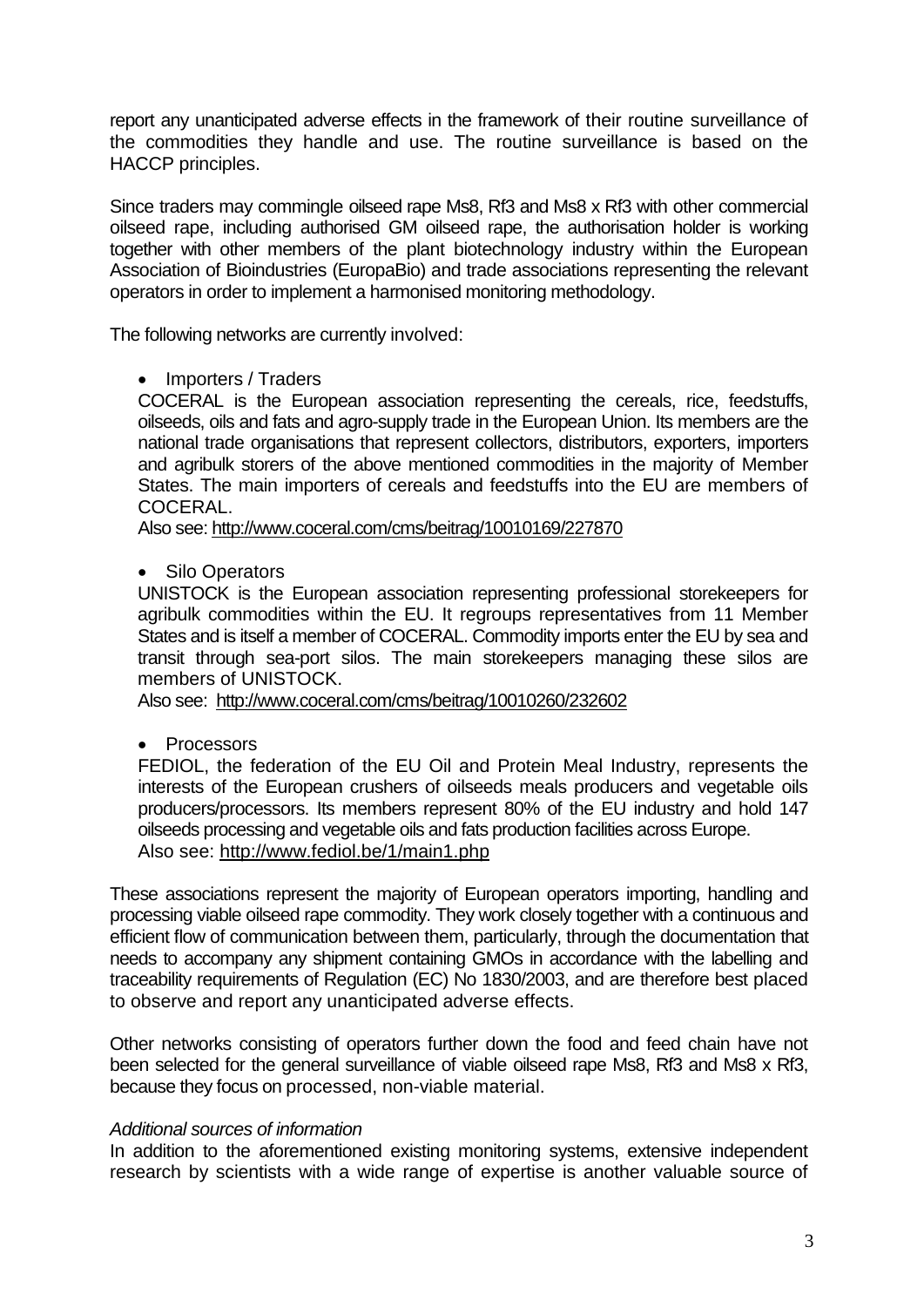information on potential adverse effects arising from the use of GMOs. The authorisation holder will actively screen relevant reports and peer-reviewed publications on the use of oilseed rape Ms8, Rf3 and Ms8 x Rf3, in order to identify potential unforeseen adverse effects linked to oilseed rape Ms8,Rf3 and Ms8 x Rf3.

#### 2.6. Monitoring Methodology

The authorisation holder, together with other members of the plant biotechnology industry and EuropaBio, shall implement general surveillance of viable GM oilseed rape, including oilseed rape Ms8, Rf3 and Ms8 x Rf3, with the help of the selected networks described in Section 2.5.

The different parties agreed on a general framework for monitoring of GMOs including oilseed rape Ms8, Rf3 and Ms8 x Rf3, as follows:

- The **authorisation holder** represented by EuropaBio shall:
	- o Agree with the operators before adding or amending activities that fall under their responsibility in accordance with the proposed monitoring plan.
	- o Inform operators concerning the authorisation, safety and general characteristics of oilseed rape Ms8, Rf3 and Ms8 x Rf3 and of the conditions as to general surveillance.
	- o Set up and maintain a website dedicated to operators including detailed information on oilseed rape Ms8, Rf3 and Ms8 x Rf3.

The website, hosted on the EuropaBio website under [www.europabio.org/information-operators-introduction,](http://www.europabio.org/information-operators-introduction) contains the following information:

- An introduction to the purpose of the website
- A table giving an overview of all currently approved GM plant products subject to general surveillance
- A profile for every approved GM plant product providing documentation on characteristics and safety, positive EFSA opinion(s) and Commission Decision(s) authorising the GM plant product in the EU
- A contact point at EuropaBio for information exchange on any of the GM plant products

The website shall be regularly updated in order to further facilitate and ensure a transparent process for general surveillance and easy access to relevant information for operators.

- o Contact the selected networks of operators annually reminding them of their agreement to report on any unanticipated adverse effects (or absence thereof).
- The selected **networks of operators** (European trade associations) shall:
	- o Inform and remind their member organisations and companies on an annual basis:
		- to monitor for potential unanticipated adverse effects;
		- that, in the framework of their management or safety standards (ISO, HACCP, …), procedures must be in place and implemented to limit losses and spillage of viable oilseed rape and to routinely eradicate adventitious populations on their premises any such adventitious populations, resisting routine eradication procedures, shall be treated as a potential adverse effect;
		- to inform and remind their own member companies of this requirement;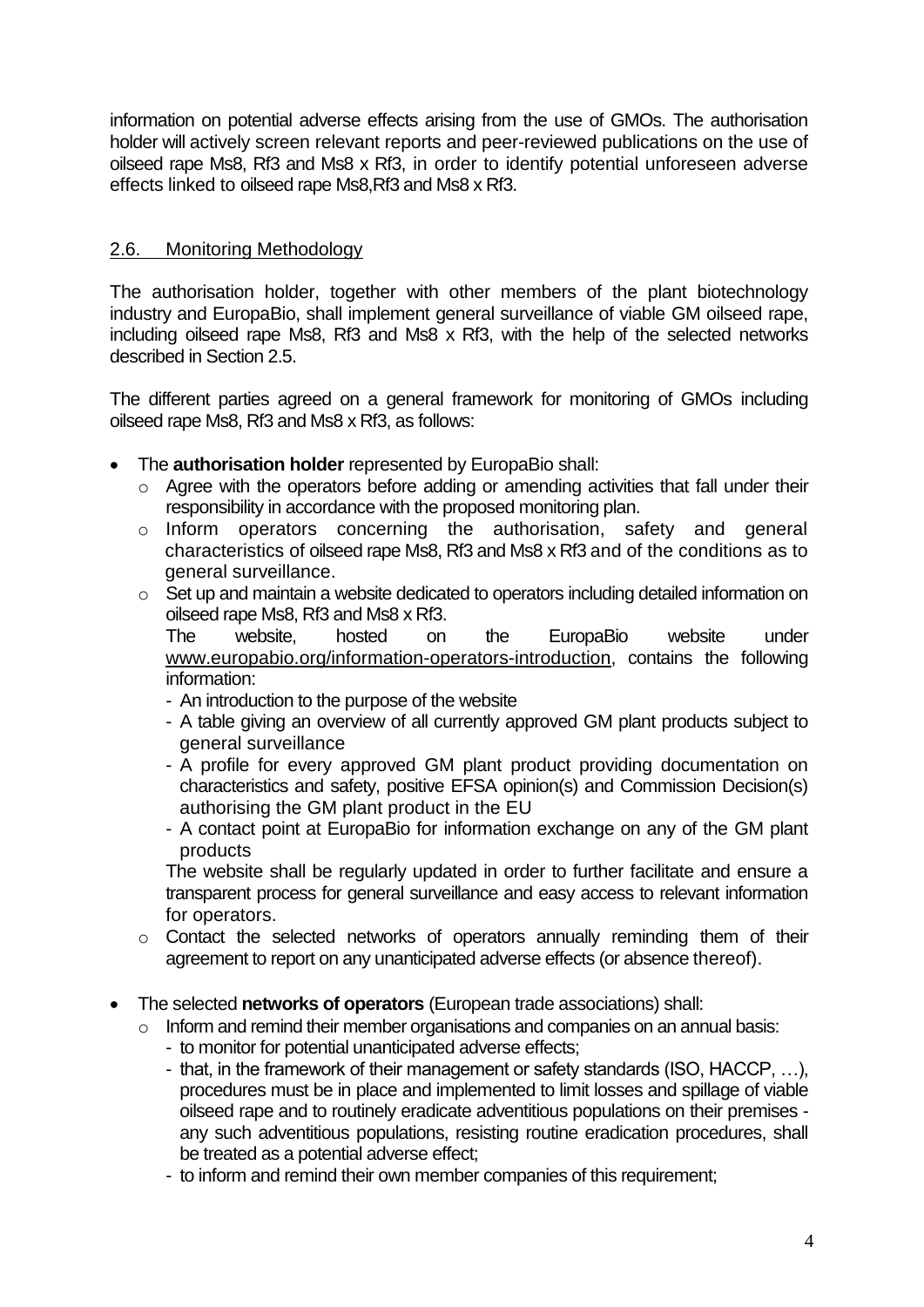- to report back any adverse effect reported to them to the European trade associations.
- o Report to the authorisation holders directly or via EuropaBio:
	- at least annually, regardless whether an adverse effect was observed or not;
	- immediately any adverse effects reported to them.

Consequently, the European trade associations COCERAL, UNISTOCK and FEDIOL shall notify EuropaBio of the results of the general surveillance on an annual basis. EuropaBio, shall forward this report to the respective authorisation holders for inclusion in their annual report to the European Commission, as described in Section 3.

The general surveillance information reported to and collected by the authorisation holder from the European trade associations or other sources shall be analysed for its relevance. Where information indicates the possibility of an unanticipated adverse effect, the authorisation holder shall immediately investigate to determine and confirm whether a significant correlation between the effect and oilseed rape Ms8, Rf3 and Ms8 x Rf3 can be established. If the investigation establishes that oilseed rape Ms8, Rf3 and Ms8 x Rf3 was present when the adverse effect was identified, and confirms that oilseed rape Ms8, Rf3 and Ms8 x Rf3 is the cause of the adverse effect, the authorisation holder shall immediately inform the European Commission, as described in Section 3.

## **3. Reporting the results of monitoring**

In accordance with Regulation (EC) No 1829/2003, the authorisation holder is responsible to inform the European Commission of the results of the general surveillance.

If information that confirms an adverse effect of oilseed rape Ms8, Rf3 and Ms8 x Rf3 and that alters the existing risk assessment becomes available, the authorisation holder shall immediately investigate and inform the European Commission. The authorisation holder, in collaboration with the European Commission and based on a scientific evaluation of the potential consequences of the observed adverse effect, shall define and implement management measures to protect human and animal health or the environment, as necessary. It is important that the remedial action is proportionate to the significance of the observed effect.

The authorisation holder shall submit an annual monitoring report including results of the general surveillance in accordance with the conditions of the authorisation. The report shall contain information on any unanticipated adverse effects that have arisen from handling and use of viable oilseed rape Ms8, Rf3 and Ms8 x Rf3.

The report shall include a scientific evaluation of the confirmed adverse effect, a conclusion of the safety of oilseed rape Ms8, Rf3 and Ms8 x Rf3 and, as appropriate, the measures that were taken to ensure the safety of human and animal health or the environment.

The report will also clearly state which parts of the provided information are considered to be confidential, together with a verifiable justification for confidentiality in accordance with Article 30 of Regulation (EC) No 1829/2003.

Confidential parts of such report shall be submitted in separate documents.